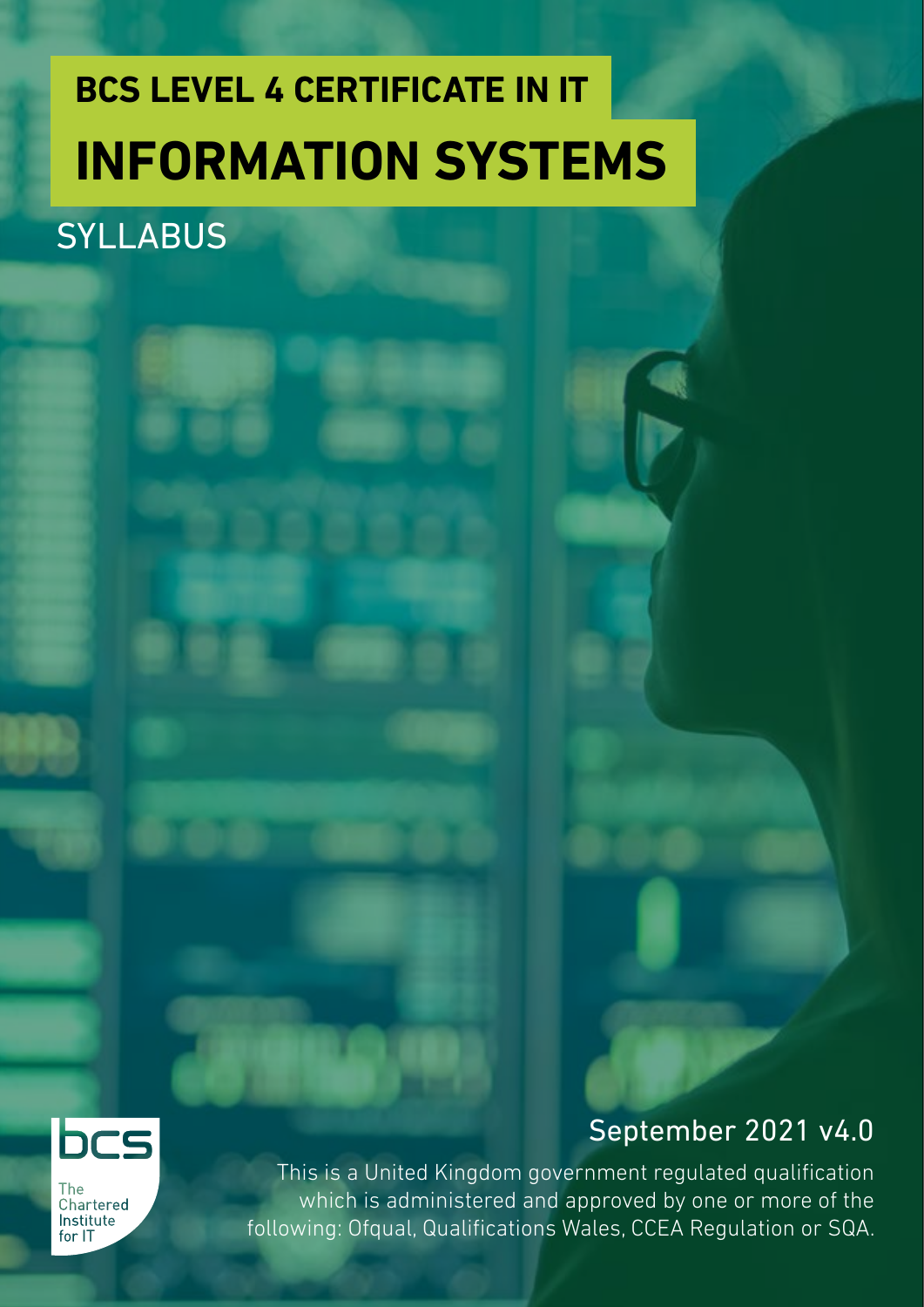### **CONTENTS**

- Introduction 3.
- 4. Qualification Suitability and Overview
- 4. SFIA Levels
- **6.** Learning Outcomes
- 7. Syllabus
- 11. Examination Format
- Question Weighting 11.
- 12. Recommended Reading
- 13. Using BCS Books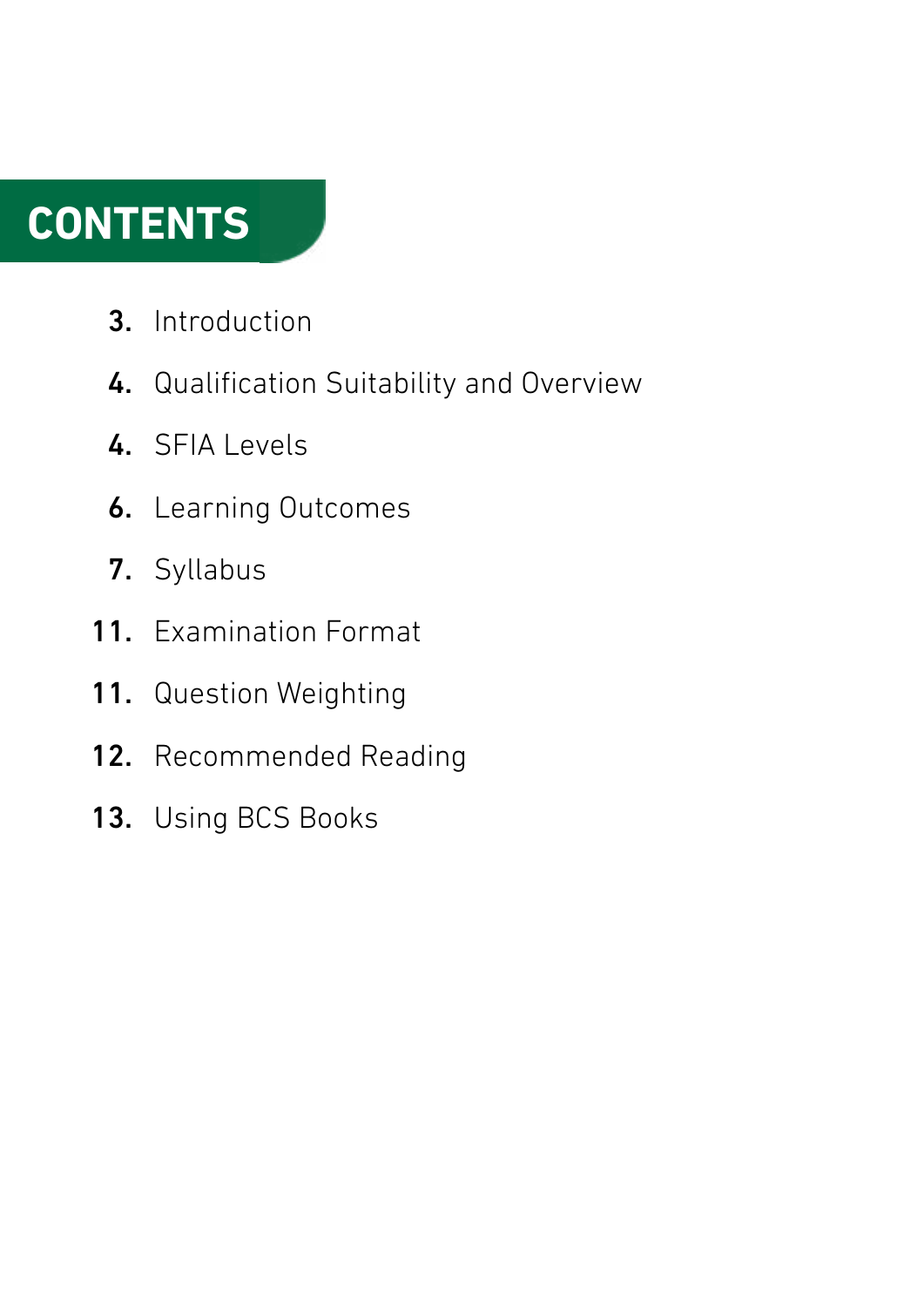

### **Introduction**

Encompassing 3 core modules, the Level 4 Certificate in IT explores the fundamentals of computer and network technology, processor architecture, operating and information systems, software development, and networks.

Candidates will gain a solid foundation upon which they will be able to build a career pathway into information technology. Career opportunities include entry-level positions in the rapidly growing fields of computer science and software development.

Upon successful completion of this qualification, candidates will be equipped with the knowledge and understanding to enable them to progress on to a broad range of further development areas such as Big Data management, software engineering and web application development. Candidates will be prepared to progress onto the BCS Level 5 Diploma in IT, with the ability to customise their learning pathways based on their areas of special interest.

#### **Information Systems Core Module**

The Information Systems module is one of three core modules that forms part of the Level 4 Certificate in IT – the first stage within the BCS three-stage Higher Education Qualification programme.

Candidates will develop fundamental knowledge and understanding relating to data management, systems analysis and design, explore information flow within organisations, and consider the impact of emerging trends in information technology.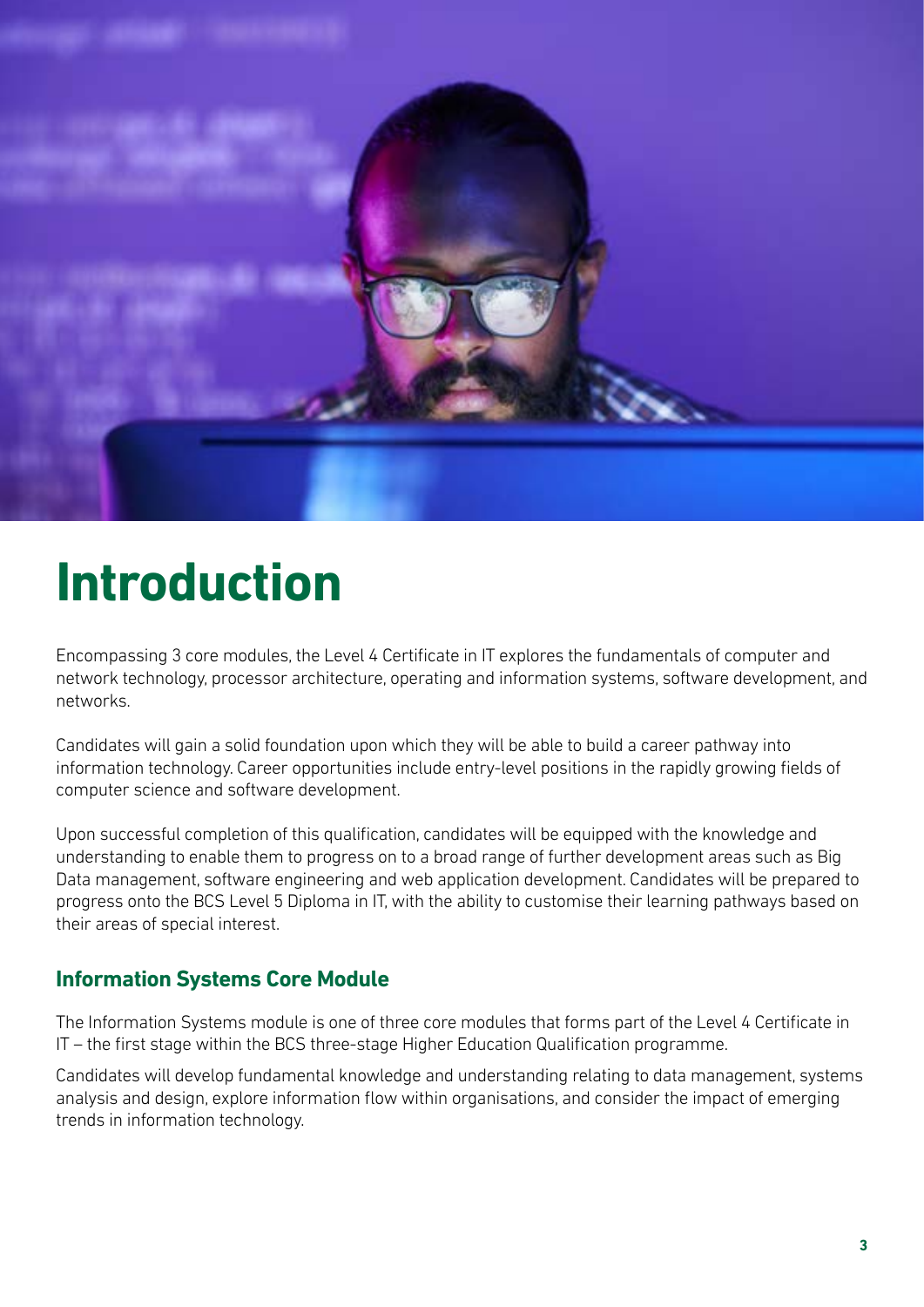# **Qualification Suitability and Overview**

There are no specific entrance requirements for the Certificate in IT. Candidates can study for this certificate by attending a training course provided by a BCS accredited Training Provider or through self-study, although it is strongly recommended that all candidates register with an approved centre. Studying with an approved centre will deliver significant benefits.

Candidates are required to become a member of BCS, The Chartered Institute for IT, to sit and be awarded the qualifications. Candidates may apply for a four-year student membership that will support them throughout their studies.

The Level 4 Certificate is suitable for candidates new to the profession who are keen to develop industryrelevant skills and knowledge, as well as professionals wishing to gain a formal IT qualification. Candidates taking this module may be interested in career opportunities such as network administration, systems analysis, computer programming, or consultancy.

| <b>Total Qualification Time</b> | <b>Guided Learning Hours</b> | <b>Assessment Time</b> |
|---------------------------------|------------------------------|------------------------|
| (Certificate)                   | (Module)                     | (Exam)                 |
| 734 hours                       | 200 hours                    | <b>Two hours</b>       |

### **SFIA Levels**

This award provides candidates with the level of knowledge highlighted within the table, enabling candidates to develop the skills to operate successfully at the levels of responsibility indicated.

| <b>Level</b><br>K7 | <b>Levels of Knowledge</b> | <b>Levels of Skill and Responsibility (SFIA)</b><br>Set strategy, inspire and mobilise |
|--------------------|----------------------------|----------------------------------------------------------------------------------------|
| K <sub>6</sub>     | Evaluate                   | Initiate and influence                                                                 |
| K <sub>5</sub>     | Synthesise                 | Ensure and advise                                                                      |
| K4                 | Analyse                    | Enable                                                                                 |
| K3                 | <b>Apply</b>               | <b>Apply</b>                                                                           |
| K <sub>2</sub>     | <b>Understand</b>          | <b>Assist</b>                                                                          |
| K <sub>1</sub>     | <b>Remember</b>            | <b>Follow</b>                                                                          |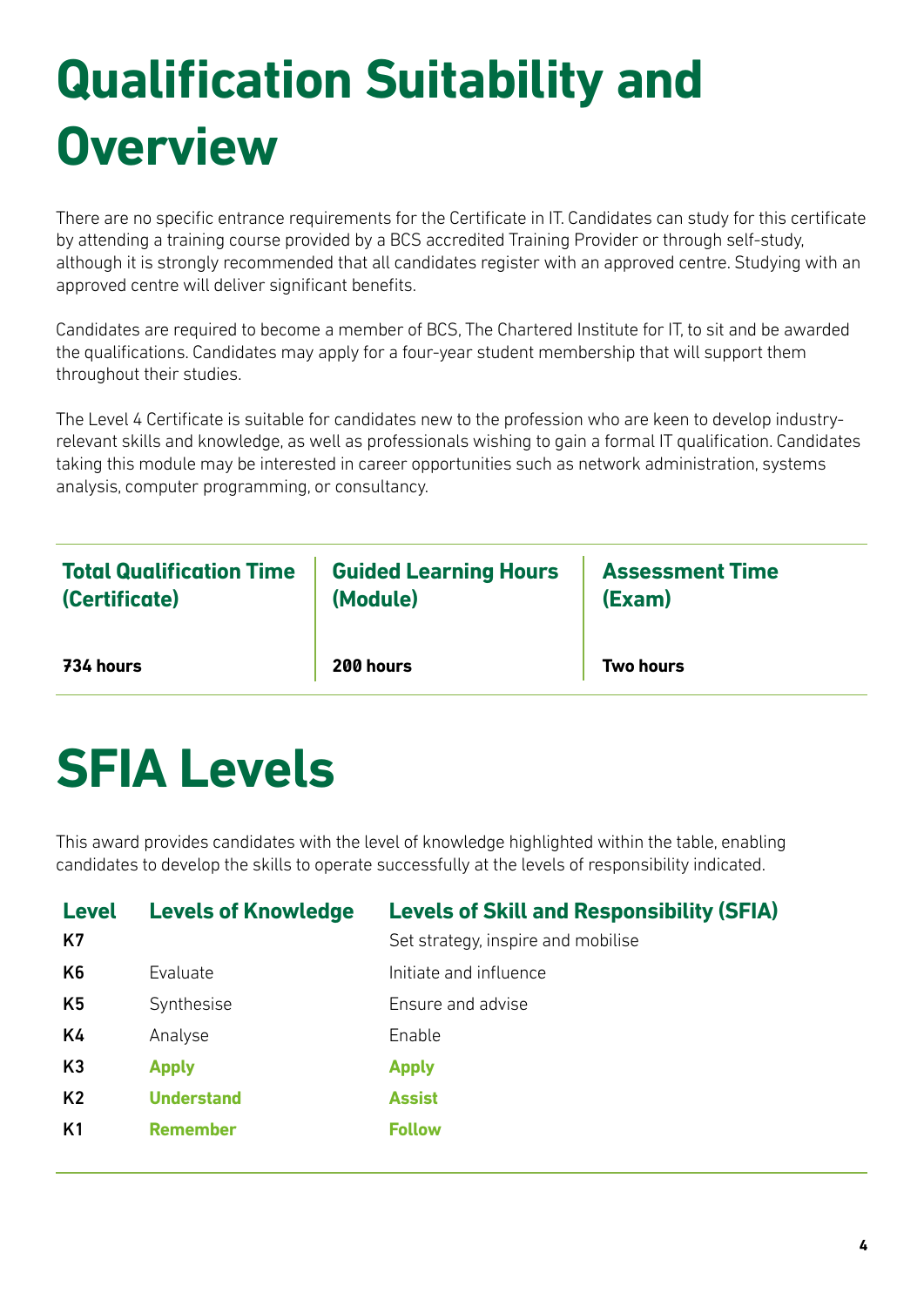#### **SFIA Plus**

This syllabus has been linked to the SFIA knowledge skills and behaviours required at Level 4.

#### **BUAN3:**

Investigates operational needs and problems, and opportunities, contributing to the recommendation of improvements in automated and non-automated components of new or changed processes and organisation. Assists in defining acceptance tests for these recommendations.

#### **BSMO2:**

Understands the purpose and benefits of modelling. Uses established techniques as directed to model simple subject areas with clearly-defined boundaries. May assist in more complex modelling activities. Develops models with input from subject matter experts and communicates the results back to them for review and confirmation..

#### **DBAD2:**

Assists in database support activities.

#### **DTAN2:**

Applies data analysis, design, and modelling techniques to establish, modify or maintain a data structure and its associated components (entity descriptions, relationship descriptions, attribute definitions).

#### **REQM2:**

Assists in the definition and management of requirements. Uses standard techniques to elicit, specify, and document requirements for simple subject areas with clearly-defined boundaries. Assists in the creation of a requirements baseline and in investigating and applying authorised requests for changes to base-lined requirements, in line with change management policy.

#### **DESN4:**

Designs components using appropriate modelling techniques following agreed architectures, design standards, patterns and methodology. Identifies and evaluates alternative design options and tradeoffs. Creates multiple design views to address the concerns of the different stakeholders of the architecture and to handle both functional and non-functional requirements. Models, simulates or prototypes the behaviour of proposed systems components to enable approval by stakeholders. Produces detailed design specification to form the basis for construction of systems. Reviews, verifies and improves own designs against specifications.

#### **HCEV3:**

Applies tools and methods to design and develop users' digital and off-line tasks, interactions and interfaces to meet agreed usability and accessibility requirements for selected system, product or service components. Creates workable prototypes. Assists, as part of a team, on overall user experience design. Assists in the evaluation of design options and trade-offs. Consistently applies visual design and branding guidelines.

Further detail around the SFIA Levels can be found at [www.bcs.org/levels.](https://www.bcs.org/media/5165/sfia-levels-knowledge.pdf)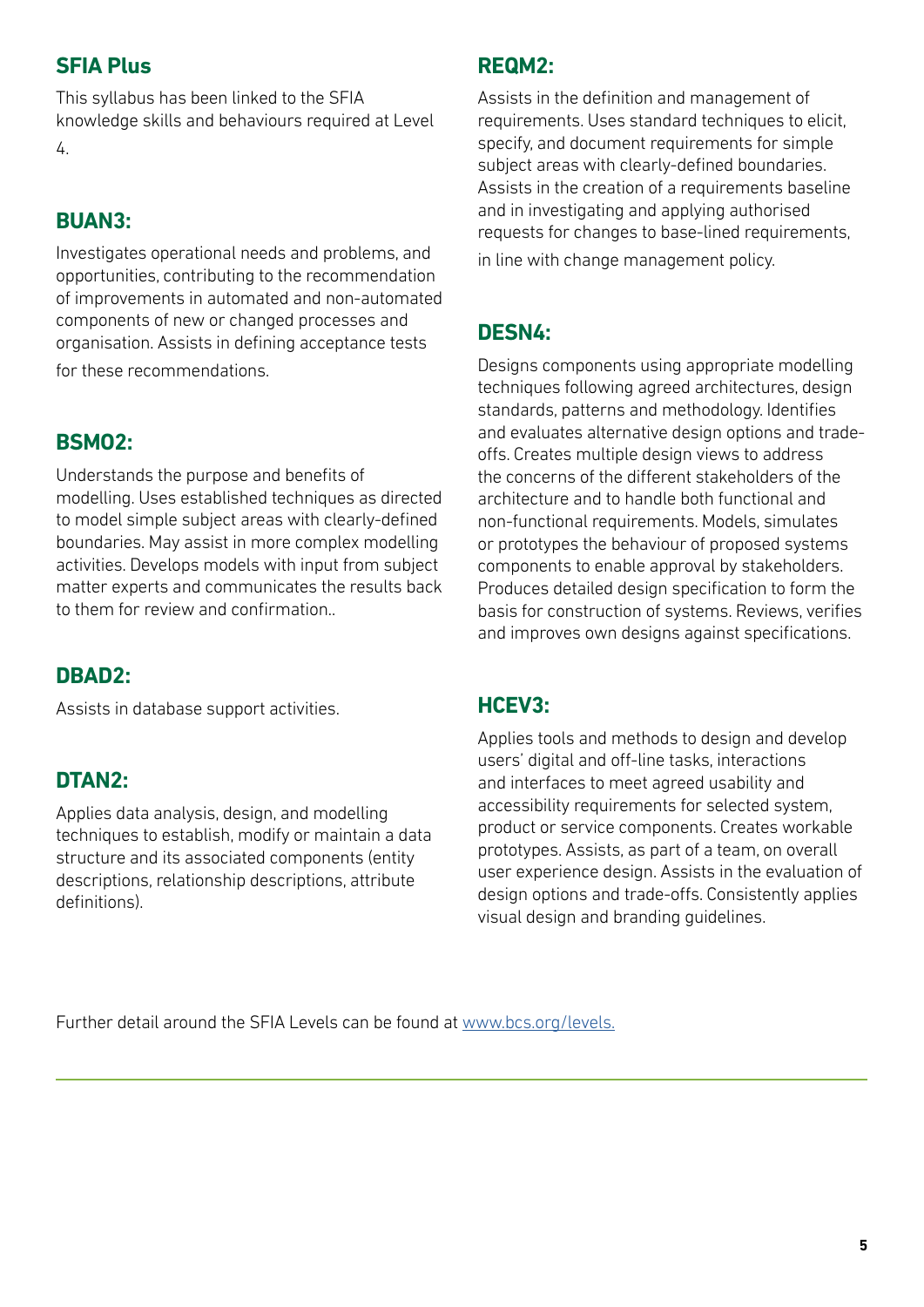# **Learning Outcomes**

Upon completion of this module, candidates will be able to:

- Understand the management and support of computer systems in an organisation
- Show an understanding of the flow of information within organisations
- Understand the differing types and processing of information
- Propose practical solutions to given analytical problems
- Demonstrate the effective use of a chosen methodology through requirements analysis and fact-finding techniques
- Display an awareness of systems development tools and techniques
- Become conversant with system design issues
- Develop awareness of the basic ideas behind using a computer to store and manipulate data
- Display knowledge of data analysis and modelling techniques
- Discuss various database management architectures
- Demonstrate an awareness of Human Computer Interaction and the use of multimedia and hypermedia
- Suggest suitable testing strategies and implementation techniques
- Understand the need for quality assurance/security in computer systems development and operation

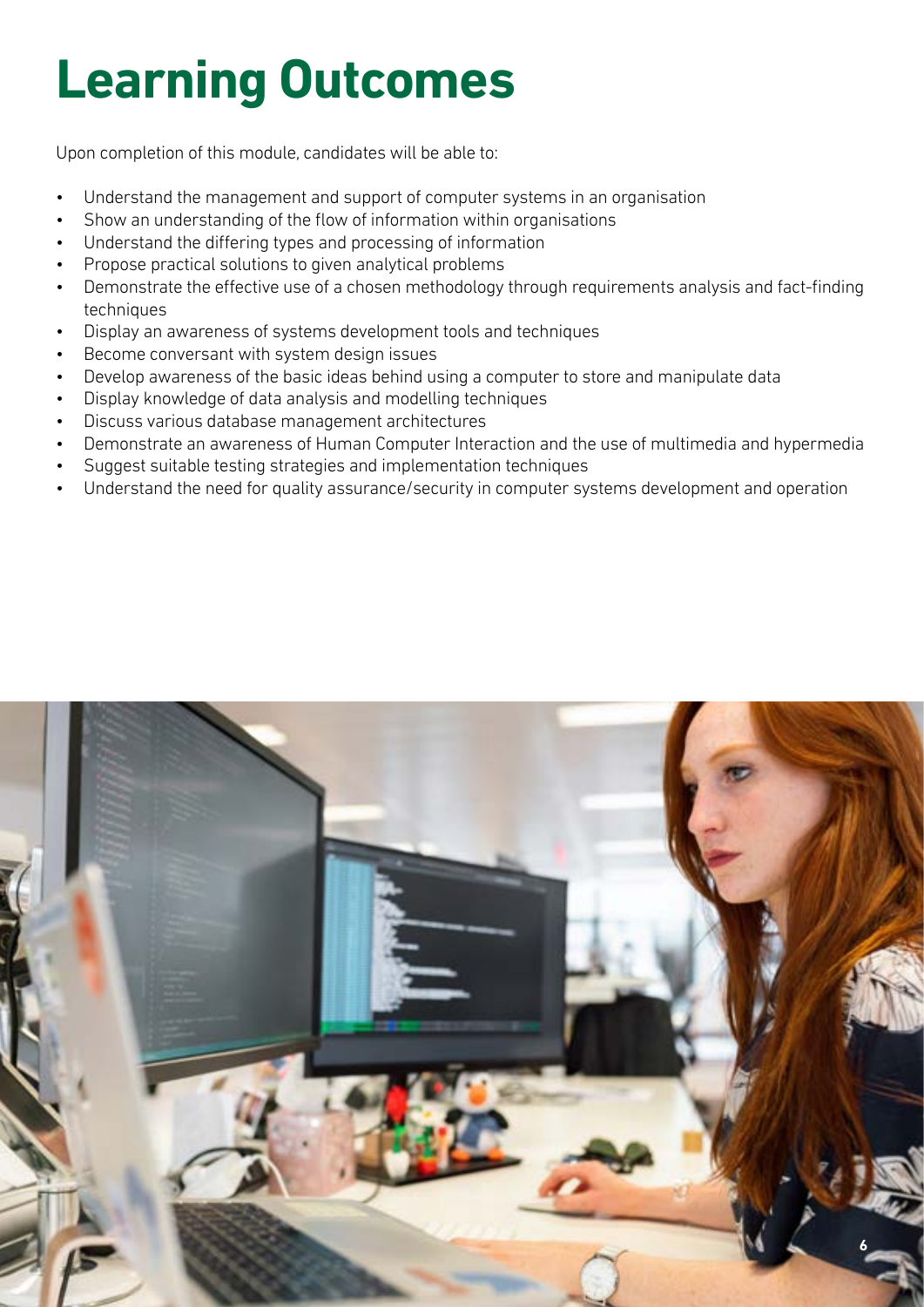### **Syllabus**

#### **1. Data management**

#### **Learners will be able to:**

**1.1** Explain the nature of information.

#### **Indicative content**

#### **Guidance**

- a. Acquisition, presentation, storage and management
- b. Characteristics of data
- c. Data capture and collection
- d. Data processing and data

modelling

Candidates will be expected to produce data models, as well as explain the range of information needed in an organisation.

**1.2** Describe simple statistical measures.

#### **Indicative content**

- a. Mean, mode, median
- b. Standard deviation
- c. Tabular representation of data
- d. Histograms
- e. Interpolation

#### **Guidance**

Candidates will be expected to know the meaning of these terms and to give examples of them.

**1.3** Explain requirements analysis.

#### **Indicative content**

- a. Prototyping
- b. Fact finding methods
- c. Security, integrity and control

#### **Guidance**

Candidates will be expected to be able to explain the different ways of analysing user needs. At this level, candidates are only expected to show an understanding of these methods, not to demonstrate them themselves.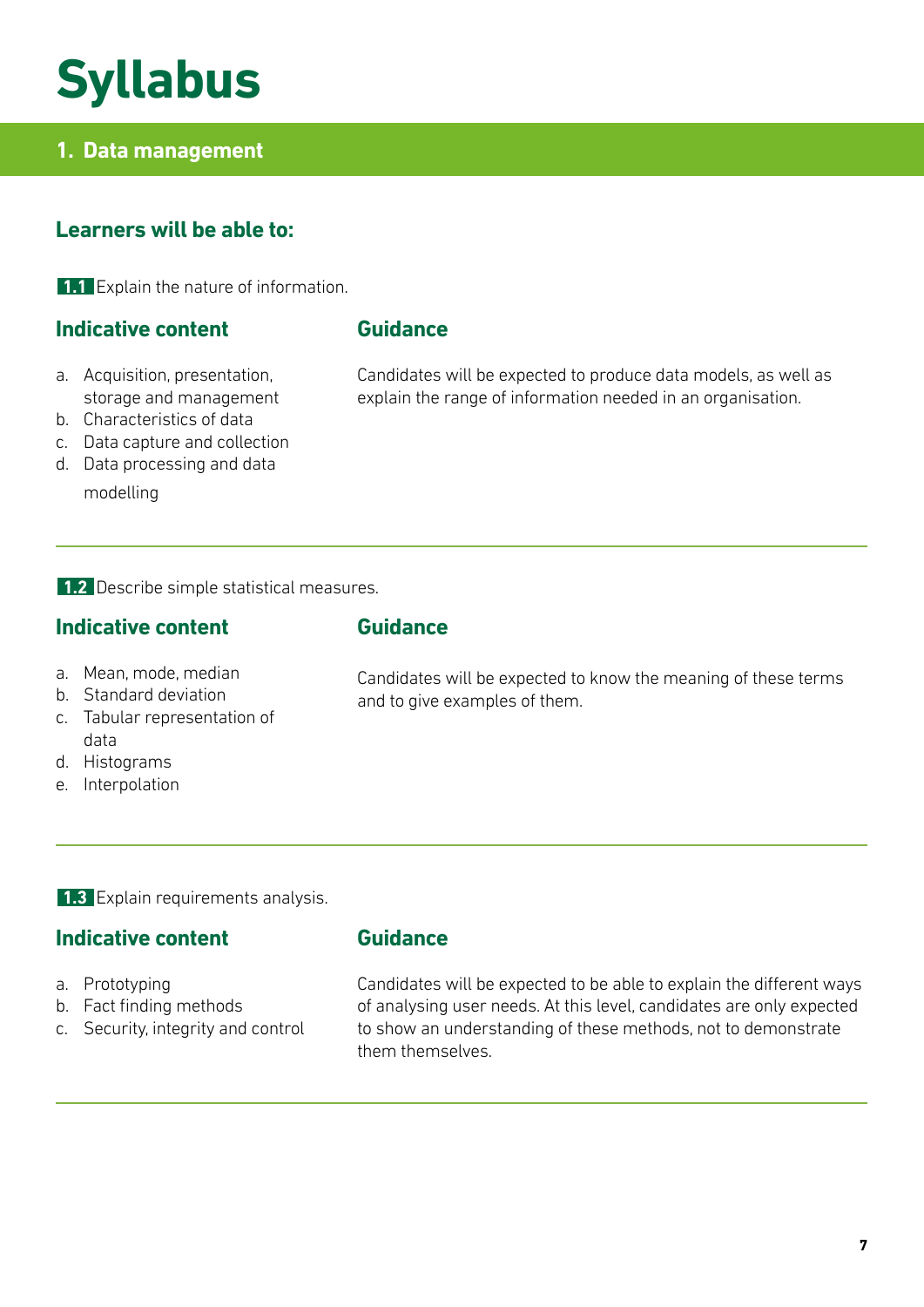#### **Indicative content**

- a. Entity modelling, normalisation, logical/ physical mapping
- b. Database architectures and types of database management systems
- c. Functions of database management systems and database administration

#### **Guidance**

Candidates will be expected to produce entity models from case studies and perform normalisation. They will also need to understand database management functions and the role of a database administrator.

**1.5** Demonstrate understanding of multimedia and hypermedia.

#### **Indicative content**

#### **Guidance**

- a. HCI
- b. Any form of media
- c. Speech recognition

Candidates should be able to understand various alternative forms of input and output.

#### **2. Systems analysis and design**

#### **Learners will be able to:**

2.1 Explain the systems development life-cycle.

#### **Indicative content**

#### **Guidance**

- a. Implications for software design
- b. Coding
- c. Testing
- d. Implementation
- e. Security and support

Candidates should be able to explain all aspects of the software development life cycle. At this level, candidates will not be expected to code, test, or practically apply this knowledge.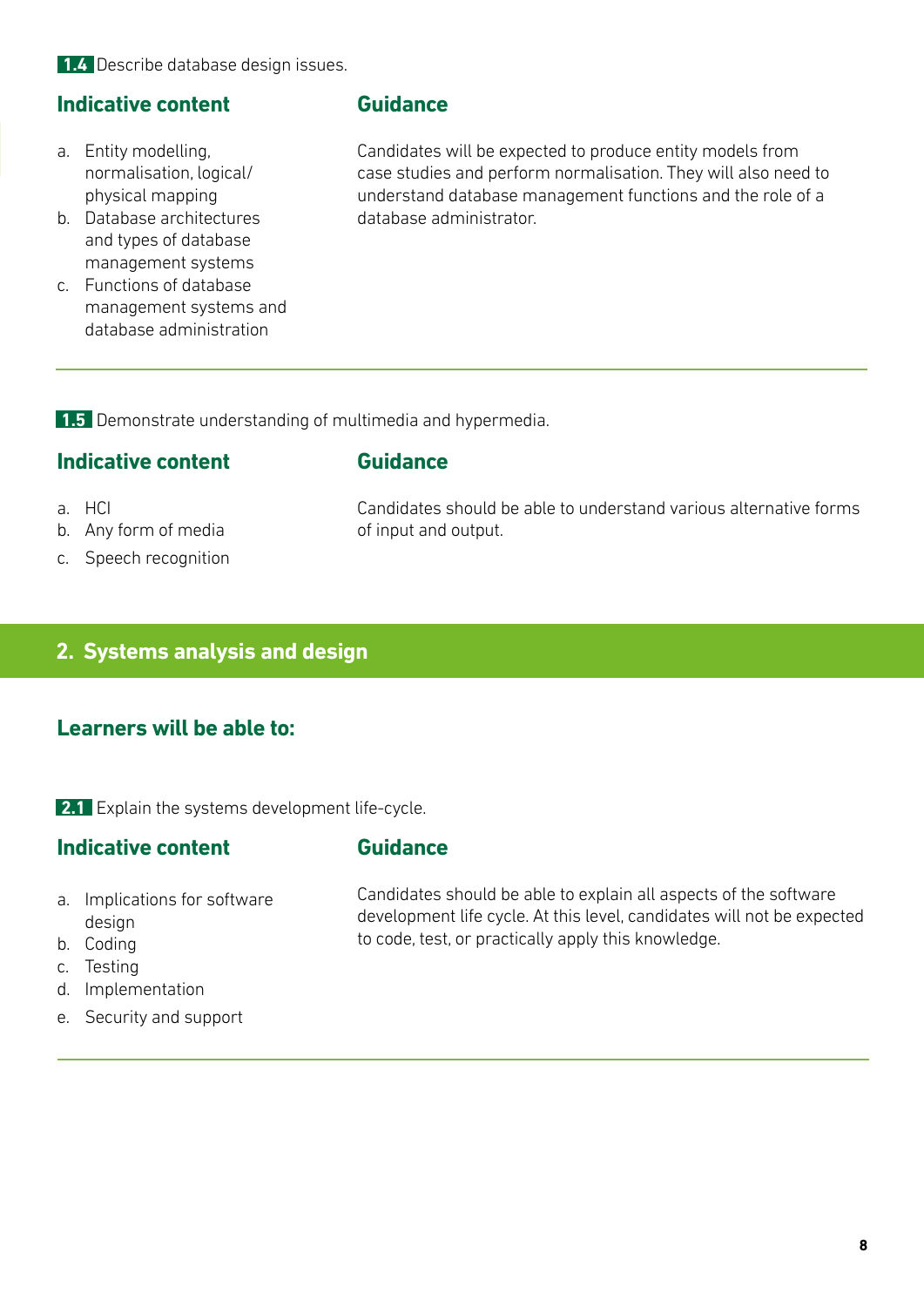**2.2** Describe prototyping and system development tools.

#### **Indicative content**

#### **Guidance**

a. Rapid application development and prototyping techniques

Candidates will need to demonstrate knowledge of prototyping and the various tools to help the process.

**2.3** Explain structured systems analysis and design.

#### **Indicative content**

#### **Guidance**

a. Hard and soft system methodologies

Candidates should be able to demonstrate knowledge of different methodologies.

b. Object-oriented modelling

**2.4** Analyse human computer interaction design.

#### **Indicative content**

**Guidance**

- a. Making systems fit for purpose
- b. Accessibility

Candidates may be asked to apply their knowledge of HCI practically and/or to analyse alternatives.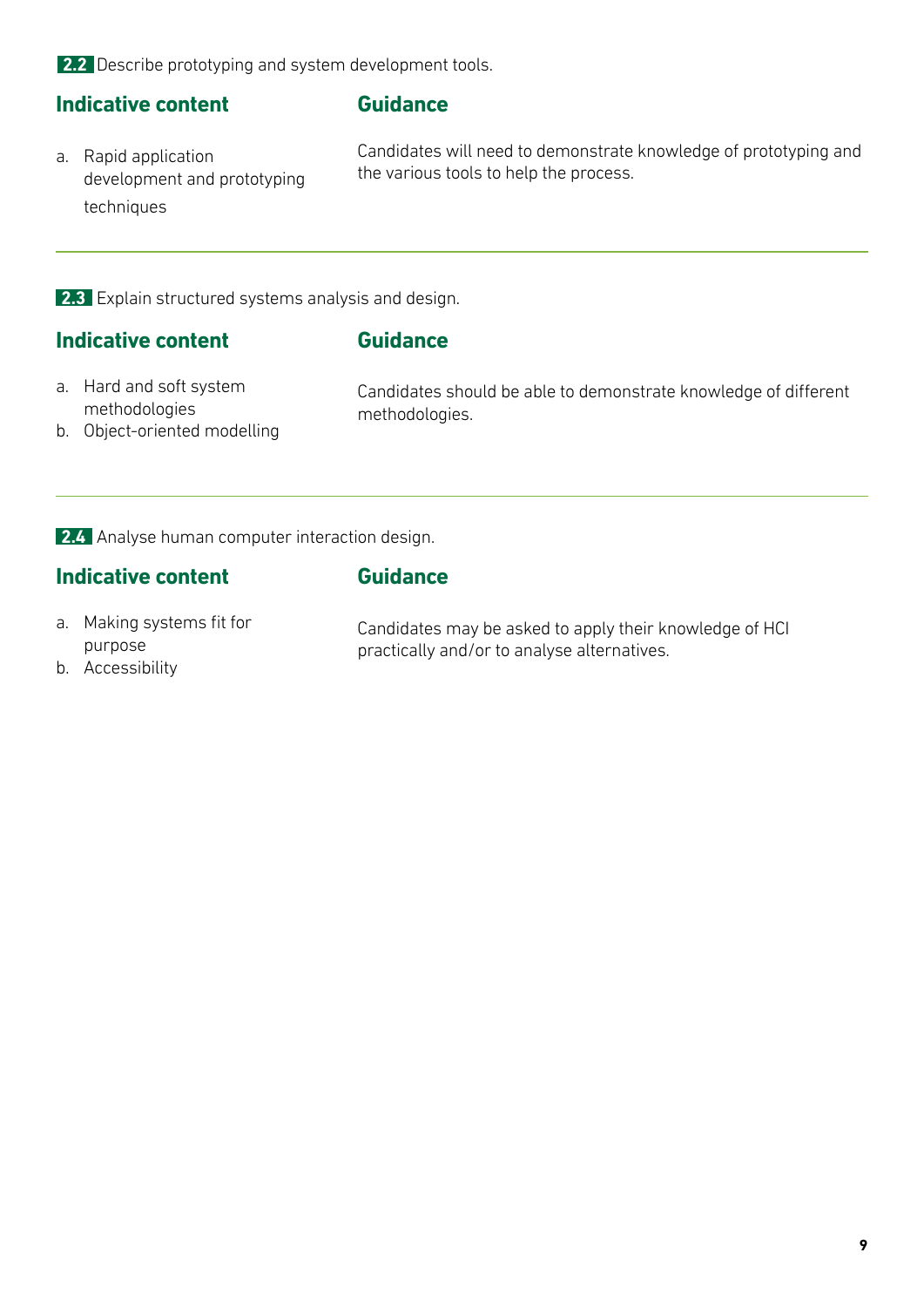#### **3. Organisations**

#### **Learners will be able to:**

**3.1** Explain the flow of information in an organisation.

#### **Indicative content**

#### **Guidance**

a. Basic idea of management functions and structure of business and other organisations

Candidates should be able to demonstrate knowledge of the three levels (strategic, tactical and operational information).

b. General theory - triangle of strategic information

**3.2** Describe personnel and social considerations.

#### **Indicative content**

#### **Guidance**

- a. Considering new systems
- b. Management of computer systems
- c. Staffing
- d. Maintenance
- e. Project management and scheduling

**3.3** Describe quality assurance aspects.

#### **Indicative content**

#### **Guidance**

- a. Quality assurance methods
- b. Stakeholders' involvement in quality assurance
- c. Impact of using quality assurance methods

Candidates should be able to describe a range of quality assurance methods, their impact and use.

**3.4** Explain the advances in technology and the impact of emerging trends in IS.

#### **Indicative content**

#### **Guidance**

- a. Online technologies
- b. Software development
- c. Automation

Candidates will be expected to keep abreast of technologies and trends, and to give details about their impact on various aspects of society.

Candidates should be able to describe and demonstrate personnel and social considerations.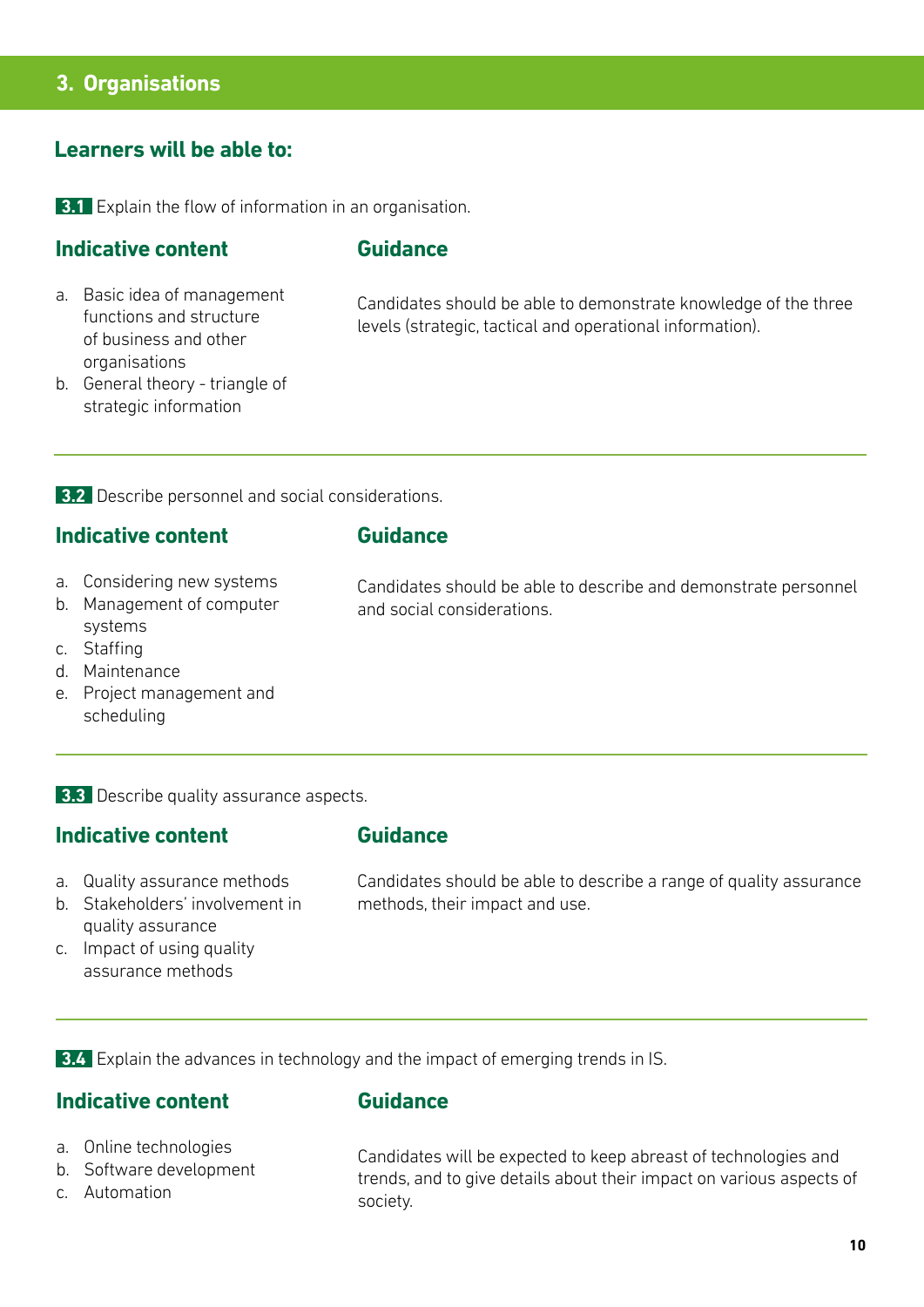## **Examination Format**

This module is assessed through completion of an invigilated written exam.

|                       | <b>Type</b> Two questions from Section A and five questions from Section B |
|-----------------------|----------------------------------------------------------------------------|
|                       | <b>Duration</b> Two hours                                                  |
| <b>Supervised</b> Yes |                                                                            |
|                       | <b>Open Book</b> No (no materials can be taken into the examination room)  |
|                       | <b>Passmark</b> 10/25 (40%)                                                |
|                       | <b>Delivery</b> Paper format only                                          |
|                       |                                                                            |

Adjustments and/or additional time can be requested in line with the BCS reasonable adjustments policy for candidates with a disability or other special considerations.

# **Question Weighting**

Section A and Section B each carry equal marks. Candidates are advised to spend about one hour on Section A (30 minutes per question) and one hour on Section B (12 minutes per question).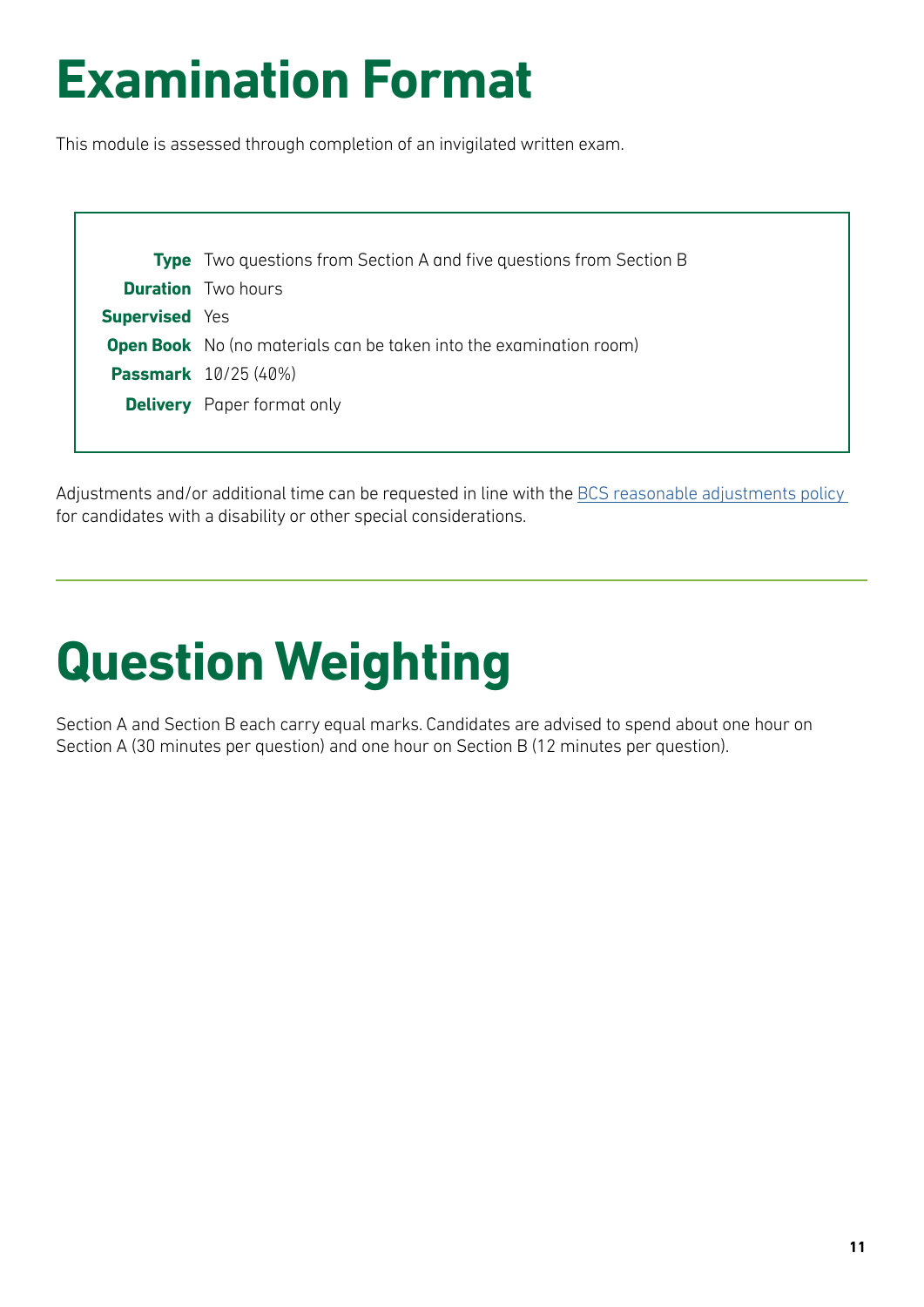## **Recommended Reading**

### **Primary texts**

|                             | <b>Title:</b> Database Systems: A Practical Approach to Design,<br>Implementation and Management |  |
|-----------------------------|--------------------------------------------------------------------------------------------------|--|
|                             | <b>Author:</b> T. Connolly and C. Begg                                                           |  |
| <b>Publiser:</b> Pearson    |                                                                                                  |  |
| <b>Publisher Date: 2015</b> |                                                                                                  |  |
|                             | <b>ISBN: 978-0132943307</b>                                                                      |  |

|                             | <b>Title:</b> Modern Systems Analysis and Design |  |
|-----------------------------|--------------------------------------------------|--|
|                             | <b>Author:</b> J. Valacich and J. F. George      |  |
| <b>Publiser: Pearson</b>    |                                                  |  |
| <b>Publisher Date: 2017</b> |                                                  |  |
|                             | <b>ISBN: 978-1292154145</b>                      |  |
|                             |                                                  |  |

#### **Additional texts**

**Title:** Introduction to Information Systems **Author:** P. Wallace **Publiser:** Pearson **Publisher Date:** 2015 **ISBN:** 978-1292071107

**Title:** Global Business Information Technology **Author:** G. Elliot and S. Starkings **Publiser:** Pearson **Publisher Date:** 2000 **ISBN:** 978-0321270122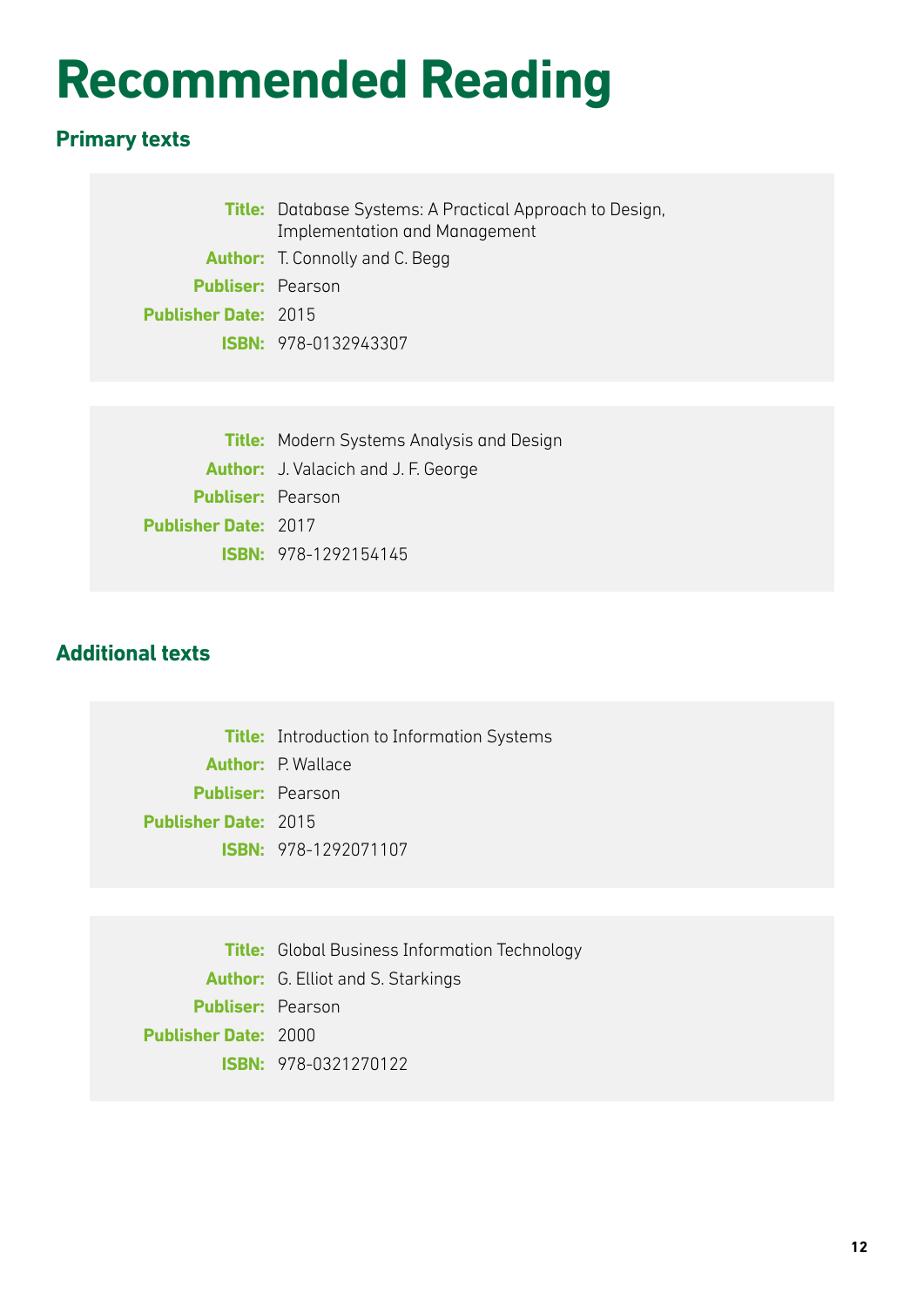**Title:** Business Analysis - Fourth Edition **Author:** Debra Paul, James Cadle, Malcolm Eva, Craig Rollason, Jonathan Hunsley **Publiser:** BCS **Publisher Date:** 2020 **ISBN:** 9781780175102

### **Using BCS Books**

Accredited Training Organisations may include excerpts from BCS books in the course materials. If you wish to use excerpts from the books you will need a license from BCS. To request a license, please contact the Head of Publishing at BCS outlining the material you wish to copy and its intended use.

# **Document Change History**

Any changes made to the syllabus shall be clearly documented with a change history log. This shall include the latest version number, date of the amendment and changes made. The purpose is to identify quickly what changes have been made.

**Version Number Changes Made** 

Version 1.0 July 2021

Document Creation